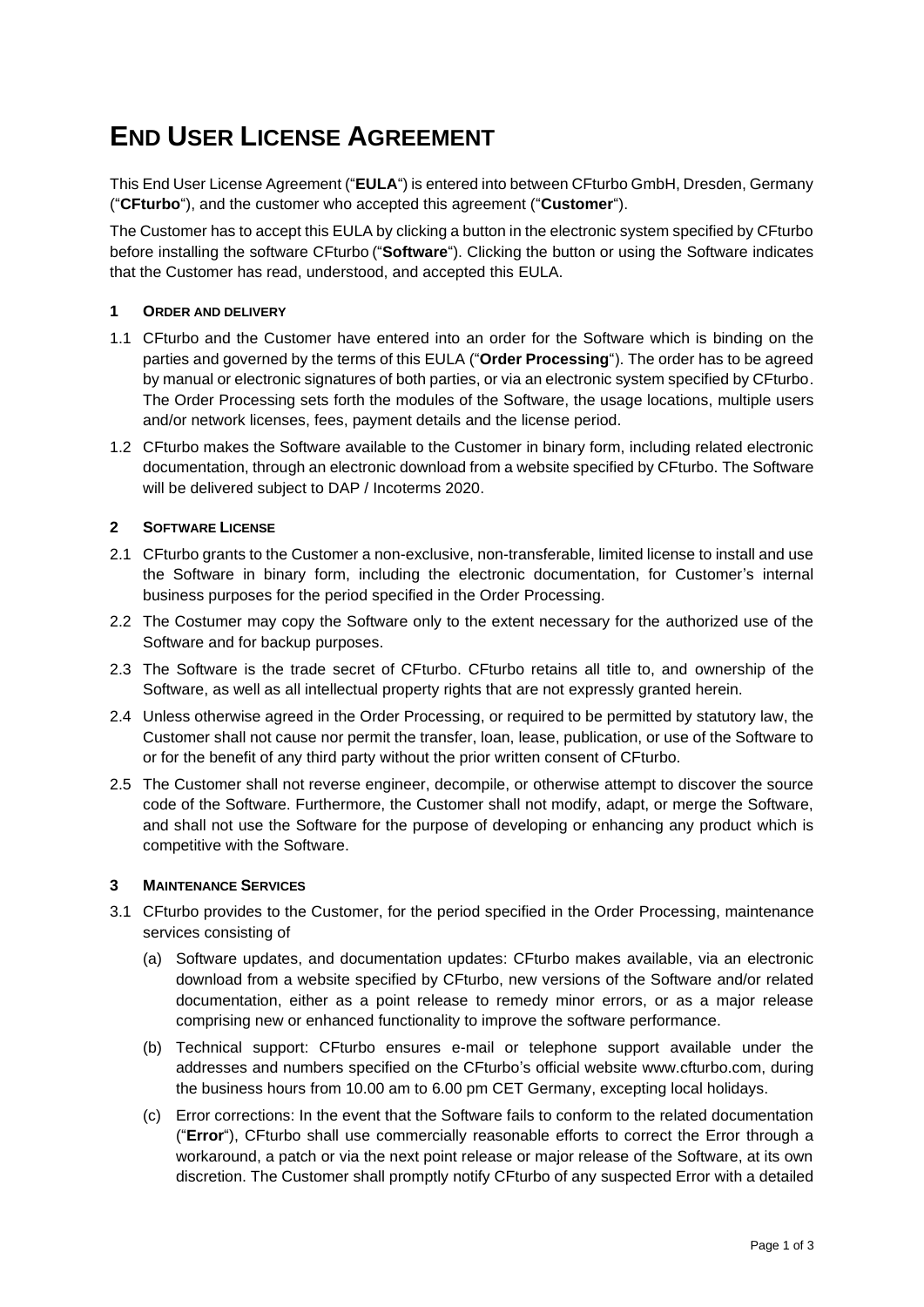written description and documentation of the suspected Error. Furthermore, the Customer shall fully cooperate with CFturbo for any investigation of the reported Error.

- 3.2 Maintenance Services apply only to the operation of the Software when the Customer uses the Software in accordance with the related documentation and on appropriate hardware and operating systems. Particularly, CFturbo will not provide Maintenance Services relating to interoperability or for failures due to interoperation with another software system, or for failures due to interferences caused by the Customer, or if the Software has been modified by anyone else than CFturbo.
- 3.3 Maintenance Services do not grant, nor extend to, any upgrade or enhancement in functionality or performance of the Software. The Customer is responsible for the installation and implementation of new releases, for any data conversion and data transfer, as well as for the compatibility and configuration of its own equipment, hardware and software with the Software delivered by CFturbo.

# **4 DISCLAIMER**

- 4.1 CFturbo does not make any warranties, neither direct nor implied, with respect to the performance of the Software, to the data and data quality, particularly to the completeness, accuracy and reliability of data resulting from the use of the Software, and with respect to the fitness for the Customer's business purposes.
- 4.2 Furthermore, CFturbo disclaims all other warranties including, without limitation, any implied warranty of merchantability, and of fitness for specific purposes. CFturbo does not warrant that the operation of the Software will be uninterrupted or free of harmful components, errors, or defects.

## **5 LIABILITY**

- 5.1 Unless otherwise provided by statutory legal provisions, the entire liability of CFturbo for all claims and damages related in any way to this EULA or to the provisions set forth in the Order Processing, in the aggregate and regardless of the form of action, will be limited to the amount paid to CFturbo for the Software license that gave rise to the claim. This limitation does not apply to the indemnity obligation set forth in section 5.2.
- 5.2 CFturbo shall indemnify and defend, at its own expense, any action brought against the Customer to the extent that it is based on a claim that the Software infringes a copyright, a trade secret, or a patent, or a trademark issued or registered by the United States, or by a member of the European Patent Organization, and shall pay all damages finally awarded against the Customer by a court of competent jurisdiction or agreed in a settlement, provided that the Customer gives promptly CFturbo notice of the claim, furthermore all requested information and reasonable assistance related to the claim, and sole authority to defend or settle the claim.
- 5.3 In no event CFturbo will have any liability or obligation to indemnify the Customer to the extent that an infringement claim arises out of
	- (a) the failure to use a new version of the Software or a patch,
	- (b) the use of the Software in combination with other software or with inappropriate hardware or operating systems,
	- (c) the use of data generated by the Software, the use of designs or products, or the use of products resulting from such data, and
	- (d) any adjustment, modification or configuration of the Software not made by CFturbo.
- 5.4 Unless prevented by statutory legal provisions, neither CFturbo nor its representatives will be liable for any indirect, incidental, consequential, or punitive damages, loss of production, interruption of operations, or lost data or profits, even if such damages were foreseeable.

#### **6 TERMINATION**

- 6.1 The licenses granted for a limited period terminate upon expiration of the term.
- 6.2 CFturbo may immediately terminate this EULA, inclusive of the provisions set forth in the Order Processing, upon notice to the Customer for reasonable cause, including, without limitation,